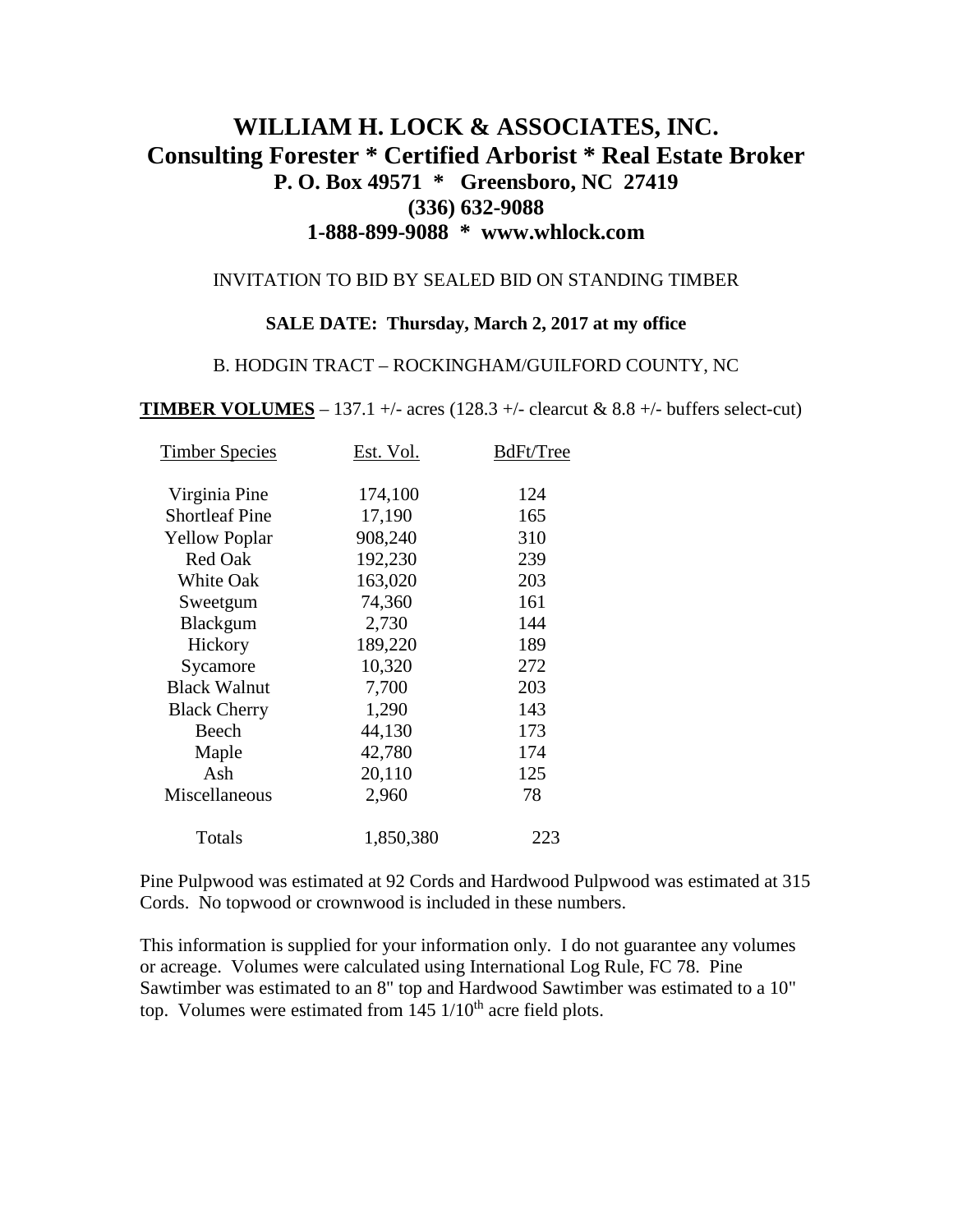Page Two B. Hodgin Tract - Timber Sale Sale Date: Thursday – March 2, 2017

# **LOCATION:**

This tract is located on the east side of High Rock Road and the north side of Running Creek Road at #1601 High Rock Road, Gibsonville address. The Haw River makes up the northern and eastern boundary. The tract is within the Jordan Lake watershed. See attached location maps.

### **BIDS:**

The Hodgin Tract is being sold on a lump sum sealed bid basis. Bids will be accepted by **regular mail** if received by 5:00 pm on Wednesday, March 1, 2017 **OR** bids will be accepted by **email [\(whlock@whlock.com\)](mailto:whlock@whlock.com), telephone (336-632-9088), fax (336-632- 9088), or in-person** at my office until 11:00 am on Thursday, March 2, 2017. At 11:00 am on Thursday, March 2, 2017 all bids received will be recorded. The successful bidder will be notified within 24 hours of the bid openings. A 10% deposit may be requested to be delivered to William H. Lock & Associates, Inc. within 72 hours of the bid opening. The balance of the sales price is to be delivered at the sale closing. The seller reserves the right to refuse or accept any and all bids. Seller will consider all bids. The seller will be responsible for the timber deed preparation, revenue stamps if recorded, and the forestry consultant fees. The buyer will be responsible for all other closing costs. A \$1,500 performance deposit will be payable at closing and held in a non-interest bearing trust account until satisfactory completion of logging. The performance deposit does not limit the buyer's liability.

## **PLACE OF SALE:**

The timber sale will be held at the office of William H. Lock & Associates, Inc. in Greensboro, NC. The office address is 375 S. Swing Road, Greensboro, NC 27409. Telephone and Fax: 336-632-9088; [Email: whlock@whlock.com](mailto:Email:%20whlock@whlock.com) 

### **CONDITIONS OF SALE**:

1. The Buyer shall have 24 months from the date of the timber deed to cut and remove all merchantable timber within the "Sale Areas". The tract is within the Jordan Lake watershed. "Creek Buffers" have been marked with Blue Paint. No blue painted trees marking the buffer boundaries may be cut. Pine  $\geq 14$ " dbh and Hardwood  $\geq 16$ " dbh may be removed from the buffer provided all Best Management Practices, Forest Practice Guidelines, and any current applicable river basin or watershed regulations are followed. The sale boundaries are marked with pink flagging. No trees marked with pink flagging and no trees beyond the pink flagging are to be harvested. The buffer adjoining the Haw River is a "no cut" buffer.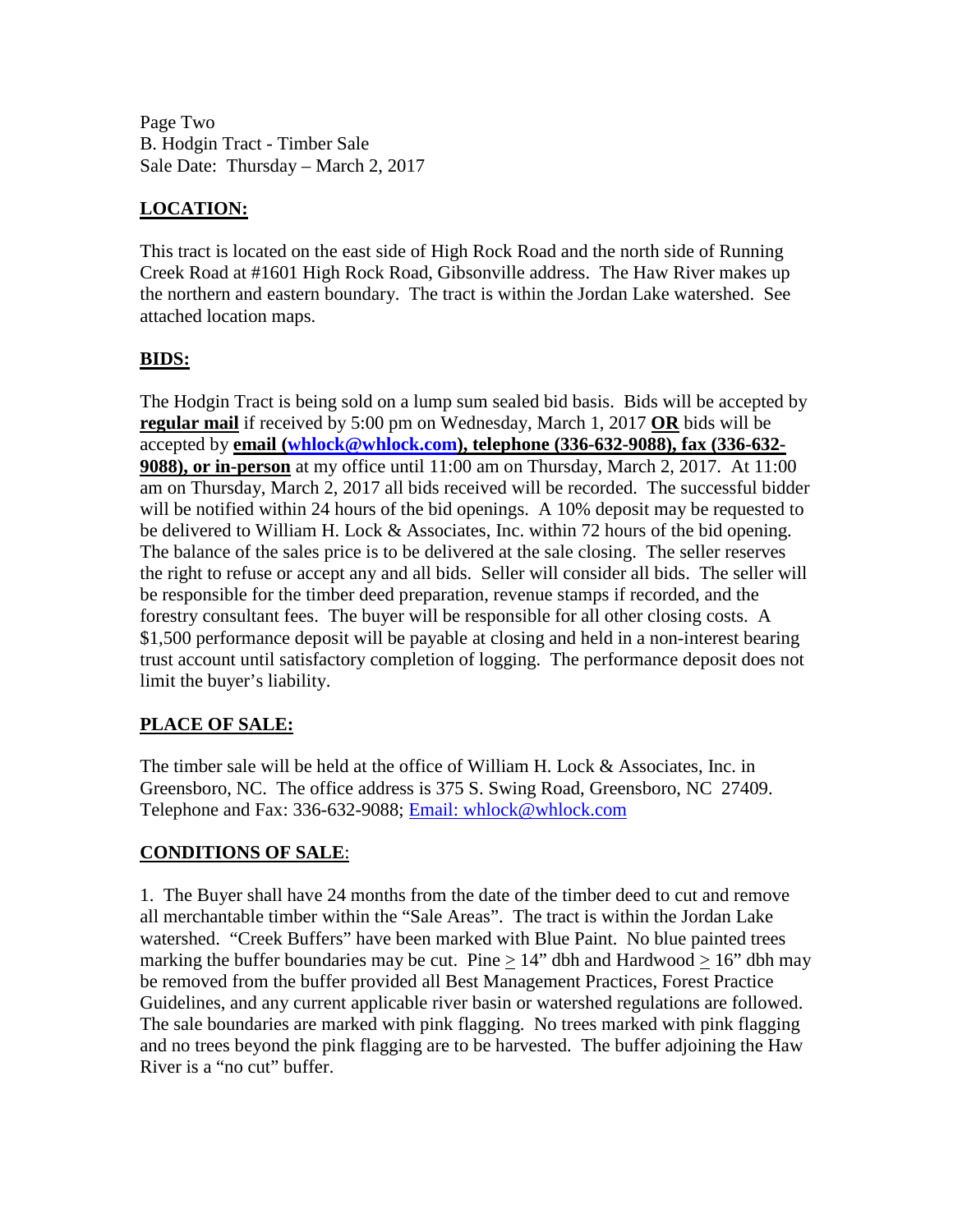Page Three B. Hodgin Tract - Timber Sale Sale Date: Thursday – March 2, 2017

2. The Buyer shall access the tract from High Rock Road or Running Creek Road. No logging activity shall take place in the open areas, house site, yard, or barn/shop areas. All access routes will need to be installed and/or maintained according to all North Carolina Best Management Practices, Forest Practice Guidelines, and any applicable river basin or watershed rules. No existing driveways may be used for the logging operation. All roadways must remain open and passable by ordinary traffic at all times. The roadways must be left in similar condition at the completion of the harvesting operation as they were at the beginning of the harvesting operation, reasonable wear and tear accepted. Call W.H. Lock if there are questions concerning access routes.

3. The Buyer is responsible for maintaining a clean site. No equipment parts, trash, tires or other debris created as a result of the harvesting operation shall be left on the property. It shall be the Buyer's responsibility to clean up any hazardous material or chemical waste spills including but not limited to Diesel Fuel, Hydraulic Fluid, Machine Oil, and/or Gasoline upon the subject property if deposited as a result of the harvesting operation. Responsibility will include any required remediation including but not limited to the removal of contaminated soils.

4. Harvesting operations must not interfere with any farming operations and farming operations must not interfere with any harvesting operations. Decking, loading or hauling will not be permitted in any existing open fields or pastures immediately adjacent to the timber unless approved by William H. Lock & Associates, Inc. If approved, open areas must be free of logging debris, smoothed when completed, and re-seeded if necessary. All loading decks and truck parking areas must be reseeded when the harvesting operation is completed.

5. The Buyer is responsible for following all Federal, State, and local regulations regarding timber harvesting activities. If required, Buyer is responsible for obtaining any necessary permits or licenses required for timber harvesting. All logging operations must conform to North Carolina Best Management Practices, Forest Practices Guidelines, and any applicable river basin or watershed rules. In the event that a non-compliance situation is identified on the tract as a result of the harvesting operation, William H. Lock & Associates, Inc. will have the express right to suspend the harvesting operation until the situation is brought into compliance. No trees or other logging debris shall be left in or across the property boundary, sale cutting lines or access roads and paths.

6. All necessary property corners and sale harvest boundaries have been marked with pink flagging. Landowner guarantees the pink flagged sale boundaries. No flagged trees denoting the sale boundary shall be cut and no trees outside the boundary lines shall be cut. If trees marking the sale boundary are cut, North Carolina timber trespass laws may apply. No trees shall be cut to fall on a neighboring landowner's property or where potential damage may occur. If existing property corners are damaged or removed as a